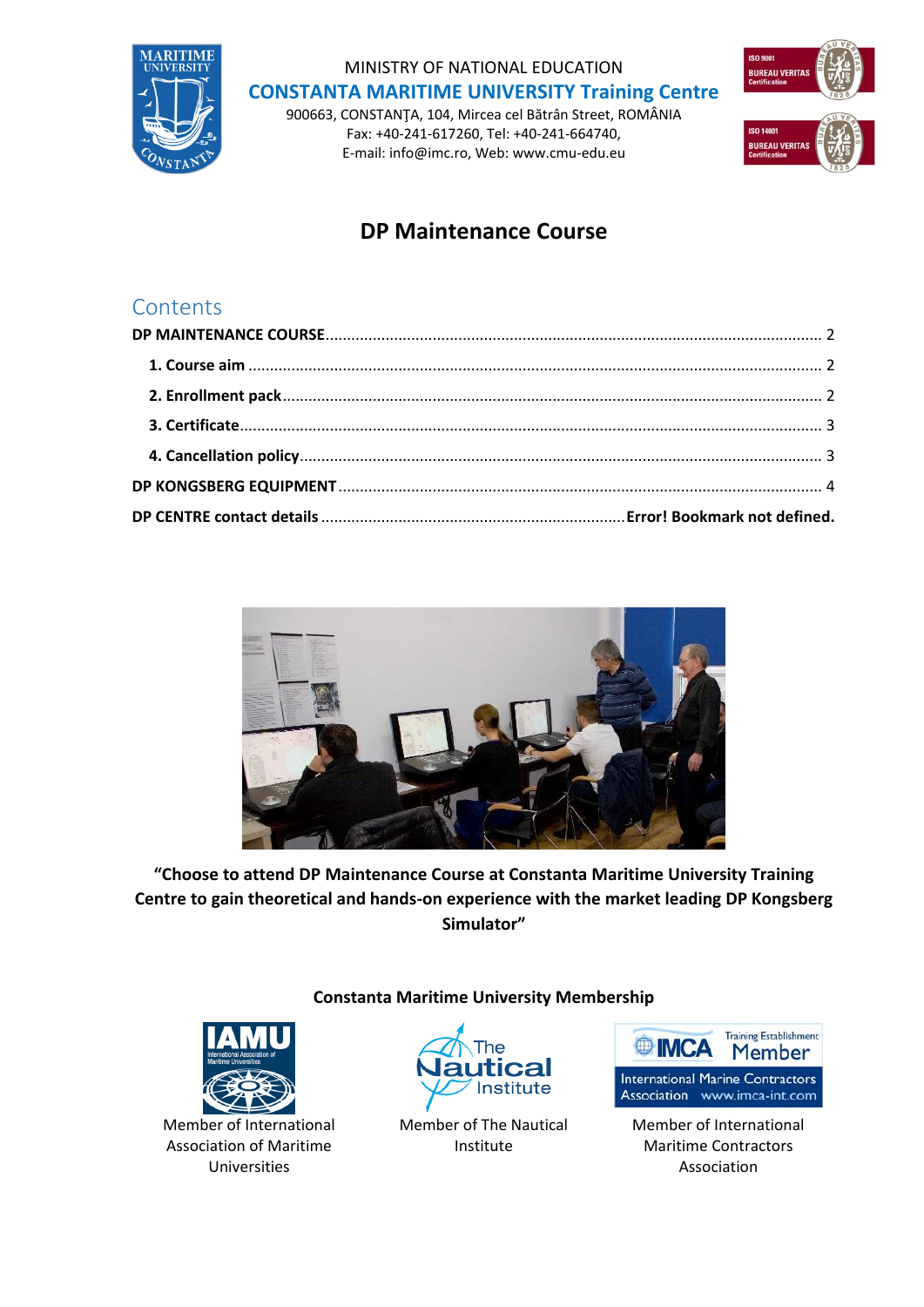## <span id="page-1-0"></span>DP MAINTENANCE COURSE

### <span id="page-1-1"></span>1. Course aim

The overall aim of the **DP Maintenance Course** is to provide participants with basic understanding of Dynamic Positioning and, technical maintenance training to fulfil the requirements of the DP industry. The DP Trainees will learn to identify faulty units and exchange them with spares from stock on board and bring the DP system back into operation. They will also receive introduction to system documentation in order to perform periodic maintenance, and to communicate with service personnel when assistance is needed. The course duration is four days.

Number of participants: minimum 3 to maximum 8. The DP trainees are also notified that the training session will not start without a minimum of three trainees.

The training will follow the programme as outlined by the manufacturer of the DP system, which follows the recommendations contained in The International Marine Contractors Association (IMCA) guidelines. By the completion of the **DP Maintenance Course**, the trainee will be able to:

- **-** Define the principles of DP.
- **-** Recognise the component parts of a DP system.
- **-** Understand the relationship between vessel movement, position reference systems, sensors, computers, propulsion units and feedback.
- **-** Understand the concept of redundancy.
- **-** Understand the DP modes of control.
- **-** Describe the operation of sensors and common position reference systems.
- **-** Describe the operation of computers.
- **-** Describe propulsion units, types and configurations.
- **-** Understand power supply, redundancy and management.
- **-** Practice communication and watch handover procedures.
- **-** Understand the national and international rules and regulations valid for Dynamic Positioning operations
- **-** Describe the technical knowledge of the computers in the DP system
- **-** Understand and apply preventive and corrective maintenance of the DP system
- **-** Understand system documentation.

### <span id="page-1-2"></span>2. Enrollment pack

The administrative registration of DP trainees is completed by CMU Training Centre in accordance with CMU Training Centre Administration Registration Procedure.

#### Step 1. Entry requirements

General knowledge of electronics and computer-based control systems.

#### Step 2. Application process (Application Form)

By e-mail sent to: [dp.registration@cmu-edu.eu.](mailto:dp.registration@cmu-edu.eu) Applicants should send the application form by e-mail and they will be confirmed and coordinated for the next step by the CMU Training Centre Secretary;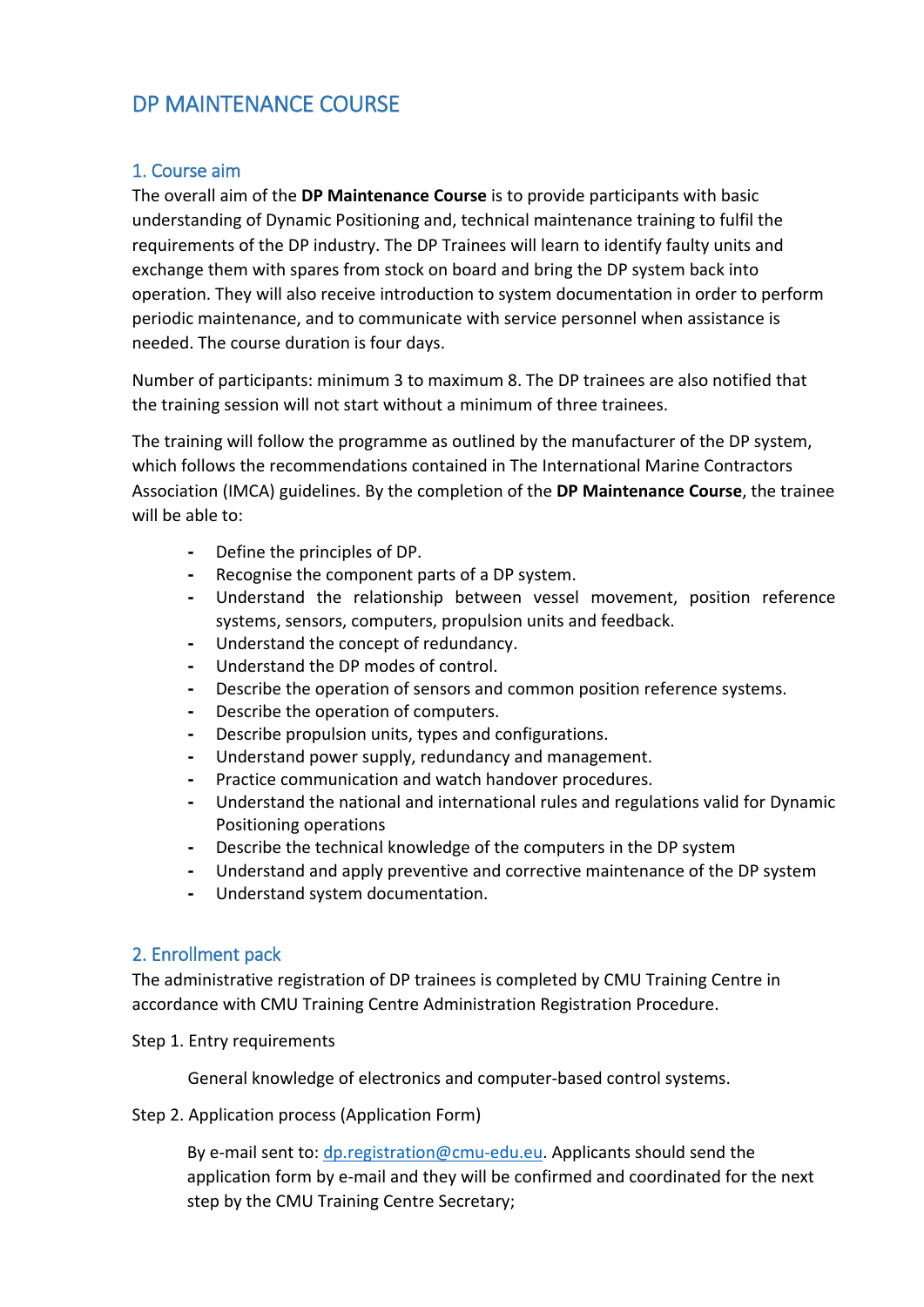Desk office: Monday to Friday 7.30 – 15.30, applicants have the possibility to pass the application form in the printed copy at Constanta Maritime University, 104, Mircea cel Batran St., 900663, DP Secretary Office E108. The confirmation for registration will be send by e-mail to the applicant.

The CMU Training Centre Secretary communicates to DP Trainees the enrolment pack outlining course timetable, accommodation, transport, location and the contact details of CMU Training Centre.

Once the application was received and confirmed by CMU Training Centre the applicants may proceed to the next step.

Step 3. Payments

DP Maintenance course fee – 800 Euro

DP Maintenance course fee for Constanta Maritime University students – 600 Euro

Cash: From Monday to Friday 8.00 – 10.00, Constanta Maritime University, 104, Mircea cel Batran St., 900663, Constanta, Romania, Cash desk E113.

Bank transfer to Constanta Maritime University's account. 104, Mircea cel Batran St. Constanta, Romania, CUI 2747321

- for Euro please use Bank: Banca Comerciala Romana, Address: Strada Traian nr.68, Constanta, SWIFT: RNCBROBU, IBAN: RO74RNCB0114032048140005
- for Romanian Currency Lei, please use IBAN: RO74TREZ23120F330500XXXX Please specify transfer details: *Name\_Surname, DP Maintenance Course*.

Once the payment was completed the CMU Training Centre Secretary sends by e-mail the course timetable to the DP trainees.

### <span id="page-2-0"></span>3. Certificate

On successful completion of DP Maintenance course, the DP trainee will receive the Certificate for completion of DP Maintenance Course. The course will be logged into the IMCA DP Logbook.

The IMCA DP Logbooks are published by The International Marine Contractors Association (IMCA). DP Trainees may purchase these from CMU Training Centre at additional cost of 23 pounds, payable as referred in the section related to payment.

### <span id="page-2-1"></span>4. Cancellation policy

The DP candidates may cancel the course and receive full refund (except for the bank charges) if cancellation occurs minimum one week before the course starts. Otherwise, within one week before the course begins, the DP trainees may reschedule their attendance to a later available training session. Cancellation within one week before the course begins is not possible; in such case the course fee is not refundable to DP trainees.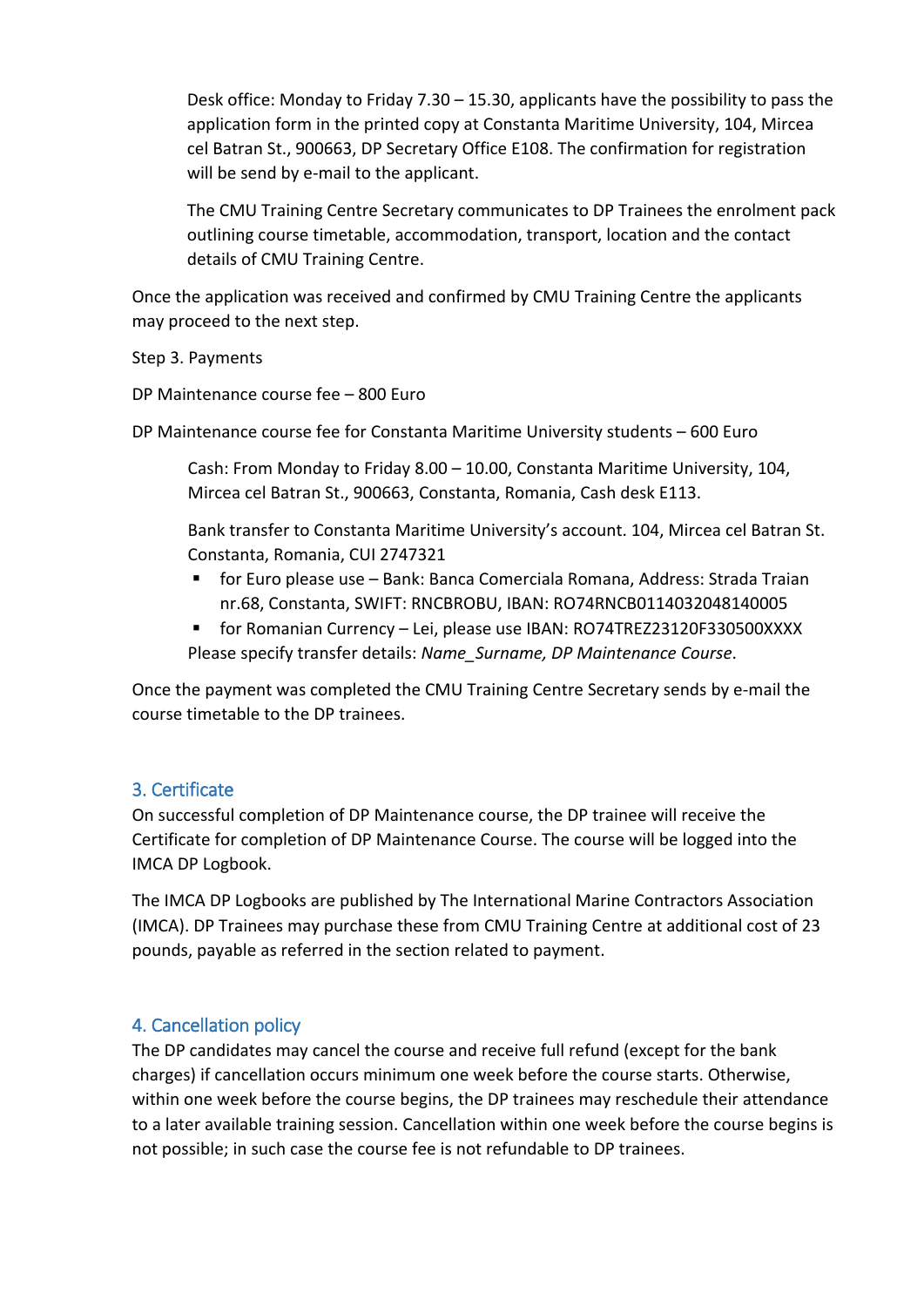## <span id="page-3-0"></span>DP KONGSBERG EQUIPMENT

4 units model Kongsberg K-Sim DP Basic, with possibility to simulate the same vessel or different vessels which operate independently of each other.



DP Induction Classroom

Kongsberg K-Sim DP manoeuvring (Full mission DP Simulator) which comprises the Polaris SBS (Polaris Ship Bridge Simulator) connected with DP Class 2 unit (named Polaris SBS-K-Pos DP).



DP Simulator Classroom

Technical description

1. DP Simulator Class 2 – K-POS DP-21, Operator Workstation - Dual Redundant Dynamic Positioning System

2. Reference Systems: HPR – one transponder, RADius – one transponder, Artemis – one transponder, DGPS – two independent DGPS receivers, GYRO – three independent gyro systems, VRS – three independent VRS systems, Wind Sensors – two independent wind sensors

3. Hydrodynamic DP ship models: Multipurpose supply vessel, Semi-submersible Oil Rig, Offshore loading tanker.

- 4. DP Monitoring slave back displays
- 5. K-POS and visual system DYNPOS